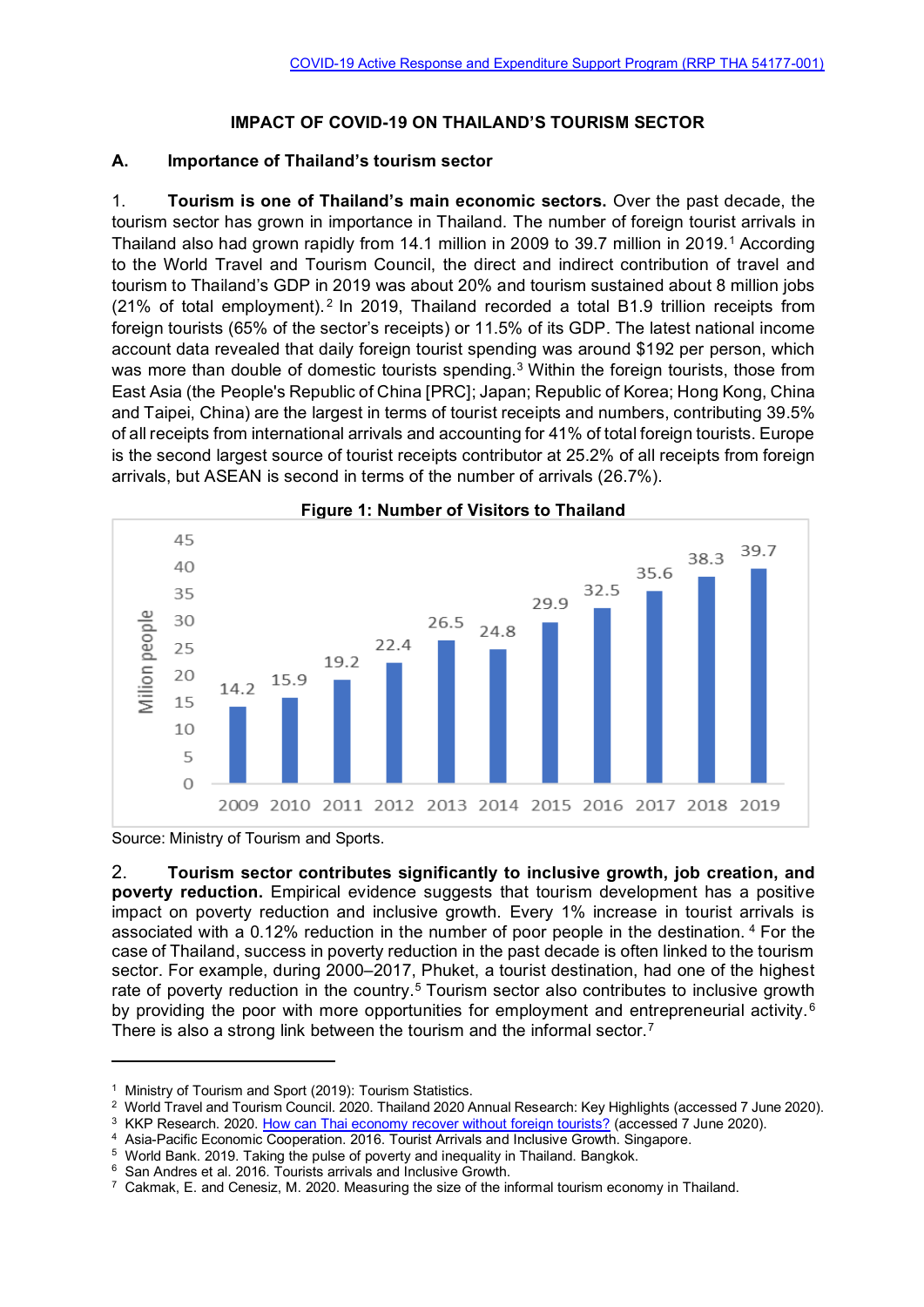3. **Importance of Thailand in regional tourism.** Thailand receives 51% of international visitors coming to the Greater Mekong Subregion (GMS). Many of the visitors to Thailand will visit other countries in the region with up to 30% of long-haul market visitors estimated to visit multiple countries in the GMS.<sup>8</sup> An early recovery of the tourism industry in Thailand may be influential in boosting demand for other countries in the GMS. A survey of tourists from PRC on their intended travel plans post COVID-19 puts Thailand as their second most preferred international destination.<sup>9</sup> Thai people are also a major source of tourists within the region. It is the  $4<sup>th</sup>$  largest source market for tourists in the GMS with nearly 3 million travelling in 2018. It is also the main source market for the Lao People's Democratic Republic (Lao PDR) and Myanmar. In 2018, Thai people comprised 49% of total international visitor arrivals to Myanmar and 47% to the Lao PDR.<sup>10</sup>

4. **However, Thailand's tourism sector is the hardest hit by the COVID-19 pandemic.** Due to COVID-19, in March 2020, the government declared a state of emergency and imposed strict travel bans for foreign tourists coming to Thailand. As a result, foreign tourist arrivals completely collapsed during April and May. The Tourism Authority of Thailand (TAT) estimates that the number on foreign tourist arrivals will plunge by almost two-thirds to 14 million (decline by 65% year-on-year) in 2020, with the assumption that foreign visitors will return to Thailand in October 2020, while domestic tourism will start to improve in June or July 2020. In the first quarter of 2020, the service sector GDP contracted by 1.1%, mainly from the declined number of tourists which negatively affected tourism and tourism-related sectors, particularly transportation and storage, and accommodation and food service activities. Consequently, the government expects that GDP in the second quarter of 2020 would fall sharply even though there are positive signs that economic activities will start to return to pre-COVID-19 levels following the relaxation of containment measures. The tourism industry is expected to suffer a \$50 billion loss in revenue (9.5% of GDP) in 2020. Thailand's aviation industry has experienced a 52% drop in passenger demand in the first quarter and is expected to lose \$8.3 billion in revenue in 2020. Many informal businesses whose livelihoods depend on tourist spending, which fell 40% year-on-year in the first quarter, are at risk.

## **B. Government's Response and Exit Strategy for the Tourism Sector**

5. The TAT, under the Ministry of Tourism and Sports, is mandated to promote Thailand's tourism industry. TAT is closely coordinating with other government agencies, particularly the Ministry of Public Health and the Ministry of Finance, on policies to help the tourism sector recover from COVID-19.

6. The government issued public health directives that prioritized health and safety including a ban on inbound flights to Thailand since March 2020, which has subsequently been extended until the 30 June 2020. Private tourism operators have needed to take measures to implement public health directives, including the suspension of operations to comply with social distancing and curfew policies that have been implemented since April 2020. The lockdown has gradually been eased since May 2020, but the tourism industry must still cope with drastically reduced demand and comply with health and safety policies relating to social distancing that have cost implications and significantly reduced their capacities.

7. In the immediate aftermath of the global downturn in the tourism industry, the government needed to manage and mitigate the crisis by taking significant and swift measures

<sup>8</sup> Mekong Tourism Coordinating Office. 2017. *[Greater Mekong Subregion Tourism Sector Strategy 2016-2025](https://www.greatermekong.org/sites/default/files/2016_2025_GMS_Tourism_Sector_Strategy.pdf)*. Bangkok.

<sup>9</sup> Ivy Alliance Tourism Consulting, China Comfort Travel Group and the Pacific Asia Travel Association. 2020. Survey Report on Chinese Tourists' Travel Intent After the End of COVID-19 Epidemic.

<sup>&</sup>lt;sup>10</sup> ADB calculations using data from United Nations World Tourism Organization's Tourism Satellite Accounts.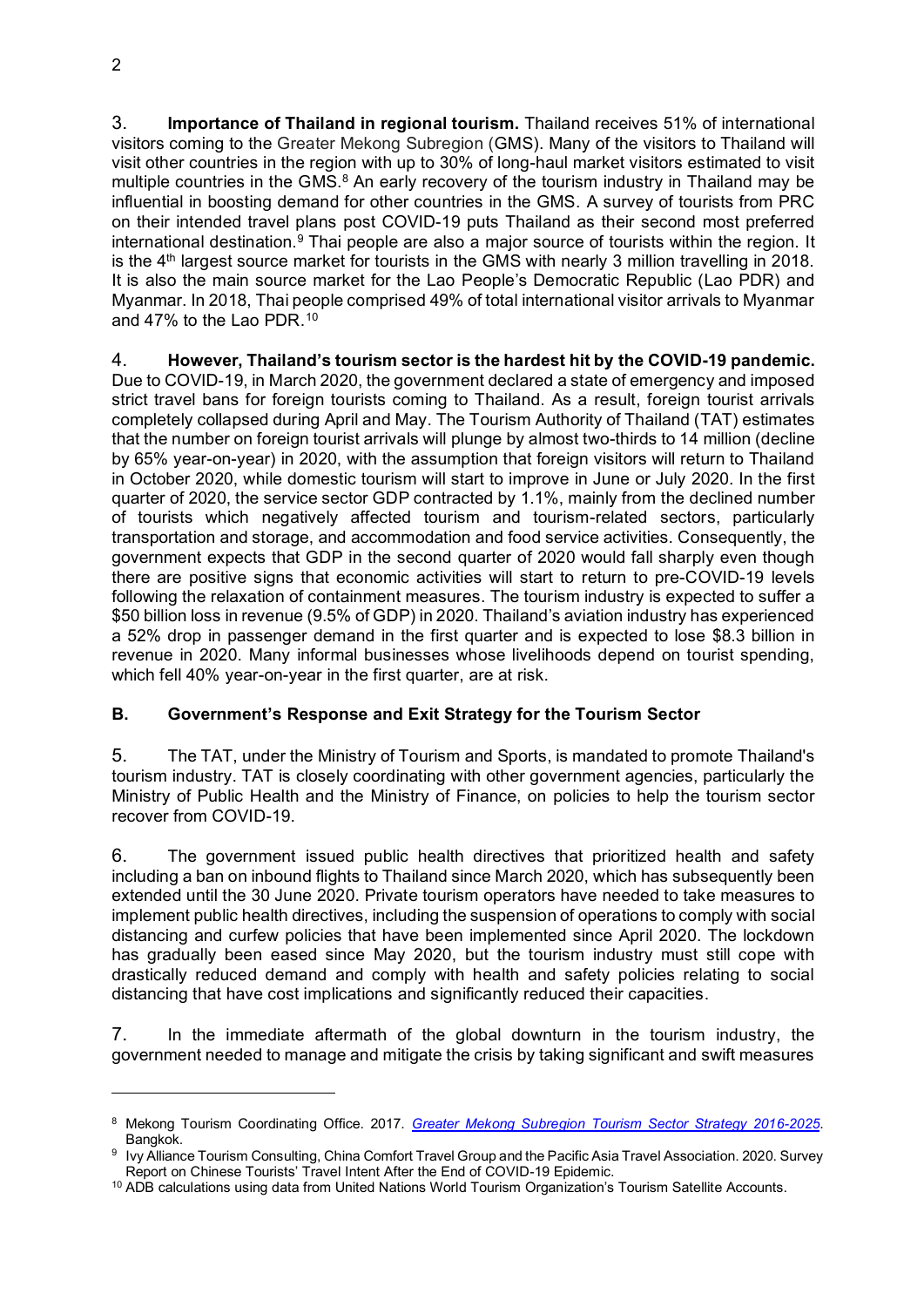necessary to support the tourism sector. This included the introduction of several tax incentives and a soft loan program worth \$4.8 billion to help Thai companies, especially SMEs, alleviate the business downturn impact of the COVID-19 pandemic. Travel and tourism companies, most of which are SMEs, are a primary focus of attention for these relief measures. The Bank of Thailand will also provide soft loans worth \$15.9 billion for SMEs, including \$317.5 million dedicated for tourism-related businesses. Furthermore, the government has dedicated \$12.7 billion for economic and social recovery projects. <sup>11</sup> This includes workplans and projects related to tourism, hospitality industry, restoration and quality enhancement of tourist destinations, healthy and security improvement for tourists, high-technology services, capacity building of entrepreneurs are eligible to request for the budget. The government has also rolled out several social assistance programs to support informal workers, many of them are from the Northeastern and Northern provinces of Thailand.<sup>12</sup> This includes a cash handout program of B5,000 per person per month for three months to 16 million informal workers. Other social assistance measures include online skill trainings for tourism sector employees affected by COVID-19.

8. Thailand was among the first countries in region to develop hygiene and safety standards, to build consumer confidence and prepare for re-start of international tourism. The TAT is creating a Security and Health Administration (SHA) certification that requires all tourism businesses to adhere to certain guidelines and regulations concerning hygiene. The TAT is currently working with other ministries and the private sector to formalize the certification before rolling it out across the country.

9. The Government will take a phased approach to tourism sector recovery as travel restrictions are lifted. The immediate focus is on domestic tourism. Thailand has a relatively large domestic tourism market (domestic tourists took 166 million trips, generating \$31.7 billion in revenue in 2019). On 16 March 2020, the Government approved three packages totaling \$711.1 million to boost domestic tourism. The first package, totaling \$76.2 million, will reward 1.2 million medical staff and volunteers across the country with 1-night field trip (maximum B2,000 per person) organized by local travel companies. This package is estimated to benefit 13,000 tourism operators and generate at least \$206.3 million into the economy. The second package, totaling \$571.4 million, will provide e-vouchers (maximum B3,000 per person per night for maximum 5 nights for accommodation and maximum B600 per room per night for maximum 5 nights for other travel-related activities) to Thai travelers. This package is expected to benefit 24,700 hotels and accommodations and 36,755 restaurants. Finally, the third package, totaling \$63.5 million, will offer 2 million domestic airlines tickets to travelers with a discount rate of B2,500 per one round-trip. The package is expected to generate 2 million domestic trips.

10. The government is expected to initiate bilateral and regional agreements for 'Travel Bubbles' that allow for reciprocal open borders with other destinations that also have their coronavirus situation under control. For the travel bubble to work, at least three criteria need to be satisfied. First, tourists will need to feel safe. To that end, Thailand's SHA will help build consumer confidence and prepare for re-start of international tourism. Second, visitor arrivals will need to be from source markets that also have COVID-19 under control. When viewing the top source markets for Thailand in 2019, most likely the PRC (11.7 million), Malaysia (3.7 million), Republic of Korea (1.9 million), Japan (1.6 million), Hong Kong, China (1.1 million), Singapore (1.1 million), and Viet Nam (1.1 million) will be the regional tourism source markets during the COVID rebound. Third, the tourism location will need to have adequate infrastructure in place to provide a safe and positive experience for both tourism

<sup>&</sup>lt;sup>11</sup> To be financed from government funds and/or by other development partners.

 $12$  Approximately 5.5 million informal workers employed in hotels and restaurants, wholesale and retail trade and transport and storage sectors).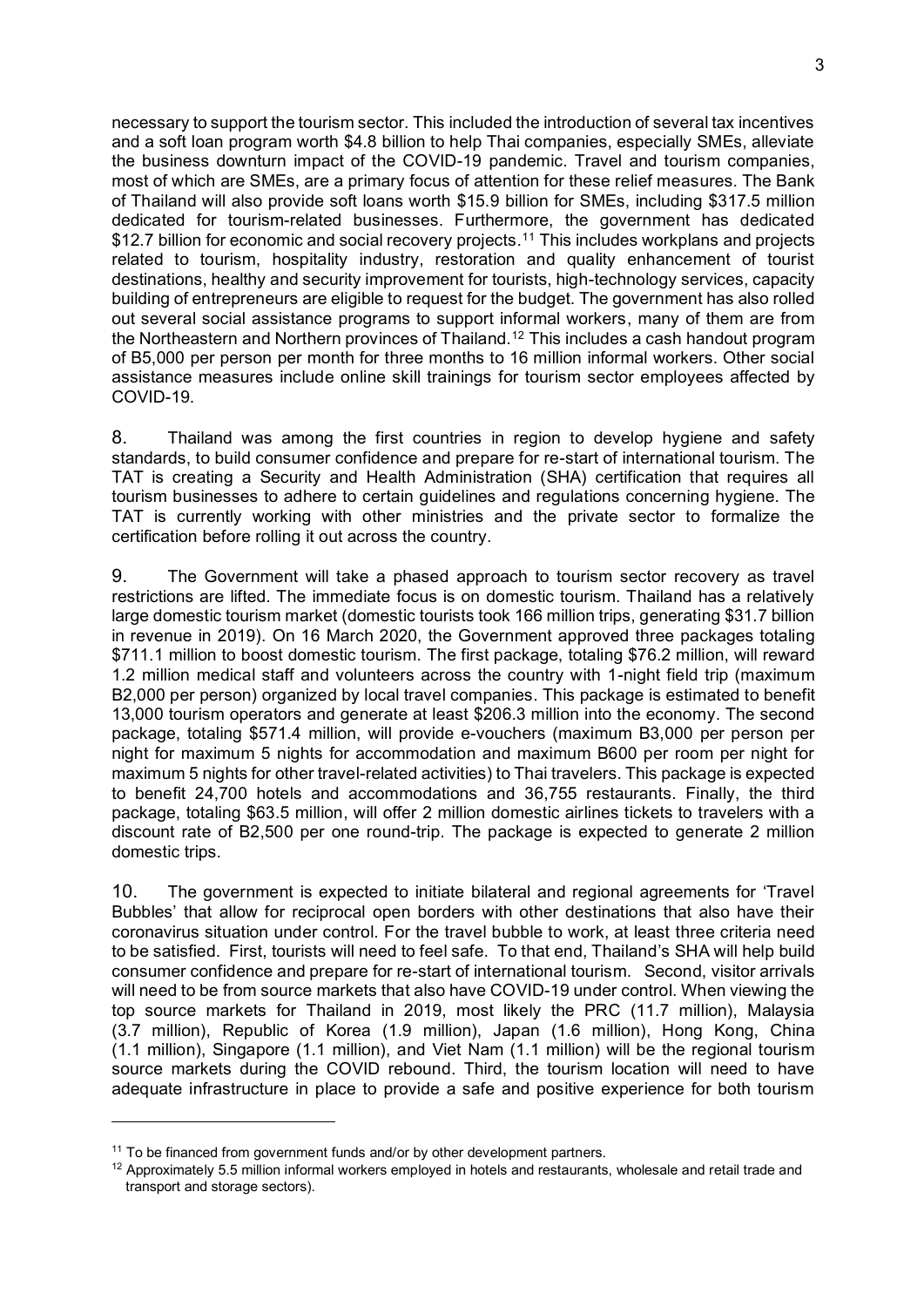workers and tourists themselves. To that end TAT has begun the process of identifying and preparing well-developed tourism destinations with international connections to receive the first wave of inbound visitors when borders reopen.

## **C. ADB Experience and Assistance to Tourism Sector**

11. ADB has engaged with the TAT by supporting tourism industry development in the Greater Mekong Subregion (GMS) tourism industry since the early 2000s. ADB's tourism sector assistance has been consistent with the sustainable, inclusive, and more balanced tourism development plans and policies of Thailand and the other participating GMS countries. Between 2003 and 2019, ADB provided \$294.5 million in loan and grant assistance to the GMS tourism industry.<sup>13</sup>

12. ADB has played a critical role as the impartial coordinating institution that convenes GMS countries through the GMS Tourism Working Group and paved the way for the creation of the Mekong Tourism Coordinating Office (MTCO) in 2005. <sup>14</sup> The MTCO is hosted by Thailand under its Ministry of Tourism and Sports, and it serves as the secretariat of GMS cooperation for sustainable and inclusive tourism. The MTCO is acting as an honest broker to foster collaboration through a trust-based coalition between key GMS tourism stakeholders to speed up recovery and enhance country and regional resilience. Effective communication and marketing to let travelers know when a destination is safe to entice travelers back to the GMS region is critical so ADB will support the MTCO and the GMS Tourism Working Group to prepare a new GMS Tourism Marketing strategy, which will emphasize COVID-19 recovery, diversification, and resilience.

13. ADB will prepare and disseminate knowledge briefs that: (i) enhance awareness on policy issues and actions that can facilitate tourism recovery; (ii) sharing knowledge, lessons, and experiences on COVID-19 tourism recovery strategies, policies, and plans; (iii) exploring collaborative tourism responses and coordinated actions geared towards increased resilience, preparedness, and effective recovery; and (iv) strengthening connections between policy makers, development planners, and relevant stakeholders tasked with spearheading the COVID-19 tourism crisis recovery.

14. ADB has provided technical assistance to the Bangkok-based Pacific Asia Tourism Association (PATA) to launch the Crisis Resource Center (CRC) in response to COVID-19.<sup>15</sup> The CRC is a unified platform that provides reliable and up-to-date policy statements, authoritative information, and tourism indicators from around the globe. The aim of the CRC is to provide a global centralized repository of reliable information for users including Destination Marketing Office and tourism SMEs based on their needs including on various government relief and support efforts. The TAT and many Thai tourism businesses are member that will benefit from this open source information. ADB and PATA are in discussions to further collaborate on a tourism industry big data project to generate other open source information to help COVID-19 recovery.

<sup>&</sup>lt;sup>13</sup> Including GMS Mekong Tourism Development Project, 2003-2011 (\$37.3 million); GMS Sustainable Tourism Development Project, 2009–2016 (\$19.0 million); TA 6179-REG: GMS Tourism Sector Strategy (\$0.8 million); TA 6279-REG: Preparing the Sustainable Tourism Development Project (\$0.9 million); TA 8233-REG: GMS Tourism Infrastructure for Inclusive Growth (\$1.2 million); GMS Tourism Infrastructure for Inclusive Growth Project, 2014–2019 (\$108 Million); Second GMS Tourism Infrastructure for Inclusive Growth, 2018–2024 (\$122 million), TA 8136-MYA: Myanmar Tourism Master Plan (\$0.225 million); Grant 9156-CAM: Improving Market Access for the Poor in Central Cambodia (\$1.9 million); Grant 9184-MYA: Economic Empowerment of the Poor and Women in the East-West Economic Corridor (\$3.0 million); and TA 9510-REG: Mekong Tourism Innovation (\$0.225 million).

<sup>14</sup> Mekong Tourism Forum. https://www.mekongtourism.org/.

<sup>15</sup> Pacific Asia Travel Association Crisis Resource Center. https://ptrm.pata.org/.